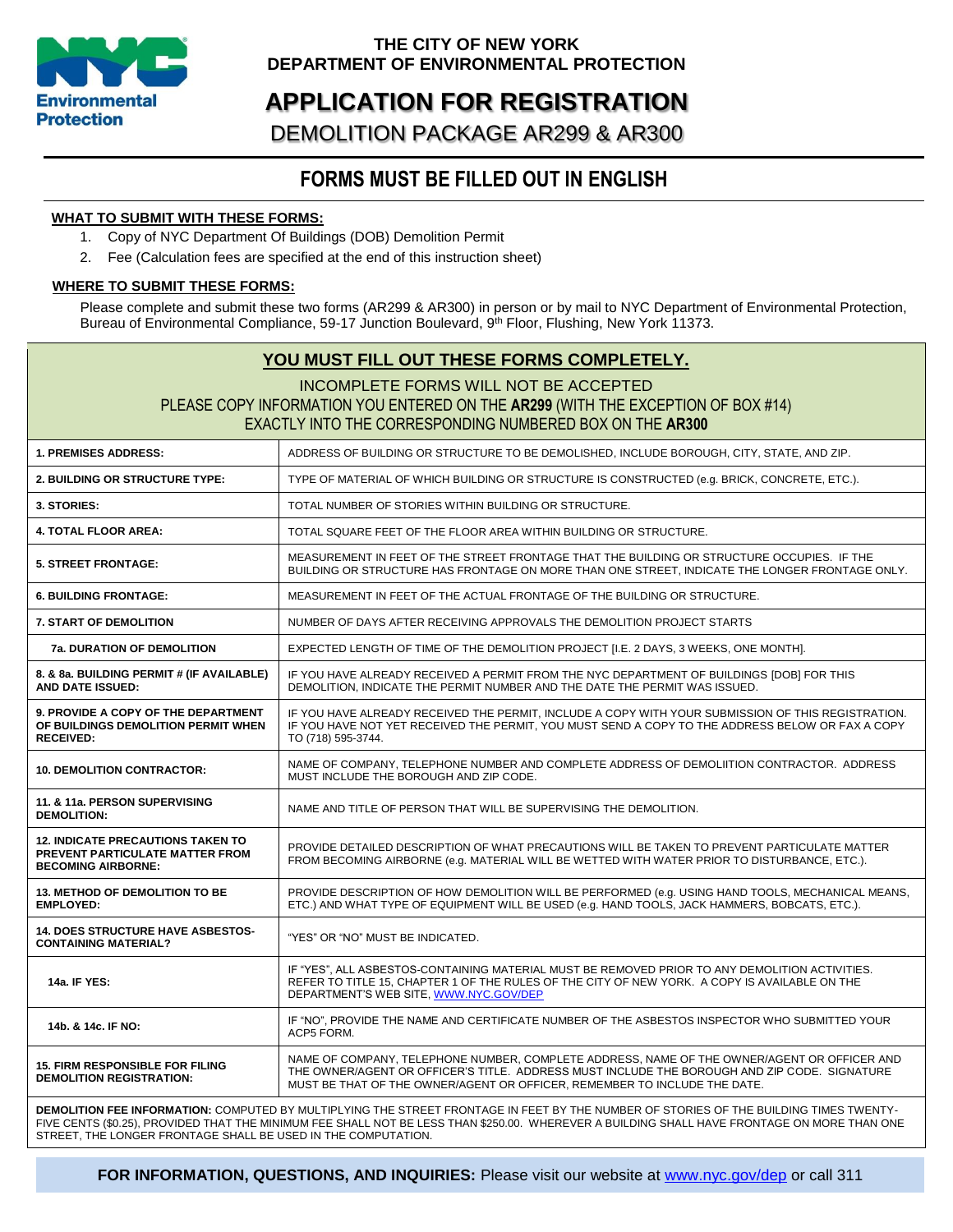

## **THE CITY OF NEW YORK DEPARTMENT OF ENVIRONMENTAL PROTECTION**

Bureau of Environmental Compliance 59-17 Junction Boulevard, 9th Floor Flushing, New York 11373

# **APPLICATION FOR REGISTRATION** DEMOLITION AR299

#### **Premises**

| Address: |        | Borough:  | 2. Building or Structure Type: |                          | 3. Number of Stories:      |
|----------|--------|-----------|--------------------------------|--------------------------|----------------------------|
| City:    | State: | Zip Code: | 4. Total Floor Area (Sq Ft):   | 5. Street Frontage (Ft): | 6. Building Frontage (Ft): |

## **Demolition**

| ------------                                                                                                                                   |                                                                                               |                                                                                                                          |                  |
|------------------------------------------------------------------------------------------------------------------------------------------------|-----------------------------------------------------------------------------------------------|--------------------------------------------------------------------------------------------------------------------------|------------------|
| 7. Approximately, how many days after receiving<br>approval from both the Department of Buildings<br>(DOB) and the Department of Environmental | 7a. Approximately, how many<br>days / weeks / months do you<br>expect to be doing demolition? | 8. Building Permit Number (if available):                                                                                | 8a. Date Issued: |
| Protection (DEP) do you anticipate starting<br>demolition?                                                                                     |                                                                                               | 9. Is a copy of the DOB Demolition Permit being submitted with this Registration?                                        |                  |
|                                                                                                                                                |                                                                                               | No<br>Yes<br>If DOB Demolition Permit is NOT being submitted with this Registration, please submit a copy when received. |                  |

## **Demolition Contractor**

| 10. Name of Company:                       | Telephone: |           |
|--------------------------------------------|------------|-----------|
| Address:                                   | Borough:   | Zip Code: |
| 11. Name of Person Supervising Demolition: | 11a.Title: |           |

## **Demolition Procedures**

| 12. Indicate precautions taken to prevent particulate matter from becoming airborne: |  |  |  |  |
|--------------------------------------------------------------------------------------|--|--|--|--|
|                                                                                      |  |  |  |  |
|                                                                                      |  |  |  |  |
| 13. Method of demolition to be employed:                                             |  |  |  |  |
|                                                                                      |  |  |  |  |
|                                                                                      |  |  |  |  |

#### **Asbestos**

| 14. Was this an ACP7 (Asbestos Abatement) Project?           |                                                                                      |  |    |                          |
|--------------------------------------------------------------|--------------------------------------------------------------------------------------|--|----|--------------------------|
| Yes                                                          |                                                                                      |  | No |                          |
| 14a. If Yes, please provide date when project was completed: | If No, please provide the name of the Asbestos Investigator who filed your ACP5 Form |  |    |                          |
|                                                              | 14b. Asbestos Investigator:                                                          |  |    | 14c. Certificate Number: |
|                                                              |                                                                                      |  |    |                          |

## **Firm Responsible for Filing Demolition Registration**

| 15. Name of Company:                                      |  |                            |                         |                         | Telephone: |           |
|-----------------------------------------------------------|--|----------------------------|-------------------------|-------------------------|------------|-----------|
| Address:                                                  |  |                            |                         | Borough:                |            | Zip Code: |
| Name of Owner / Agent or Officer:<br>Title:<br>Signature: |  |                            |                         |                         | Date:      |           |
|                                                           |  |                            | FOR DEPARTMENT USE ONLY |                         |            |           |
| Certificate of Registration Number:                       |  | Date Processed / Approved: |                         | Approved by (Examiner): |            |           |

FOR INFORMATION, QUESTIONS, AND INQUIRIES: Please visit our website at [www.nyc.gov/dep](http://www.nyc.gov/dep) or call 311